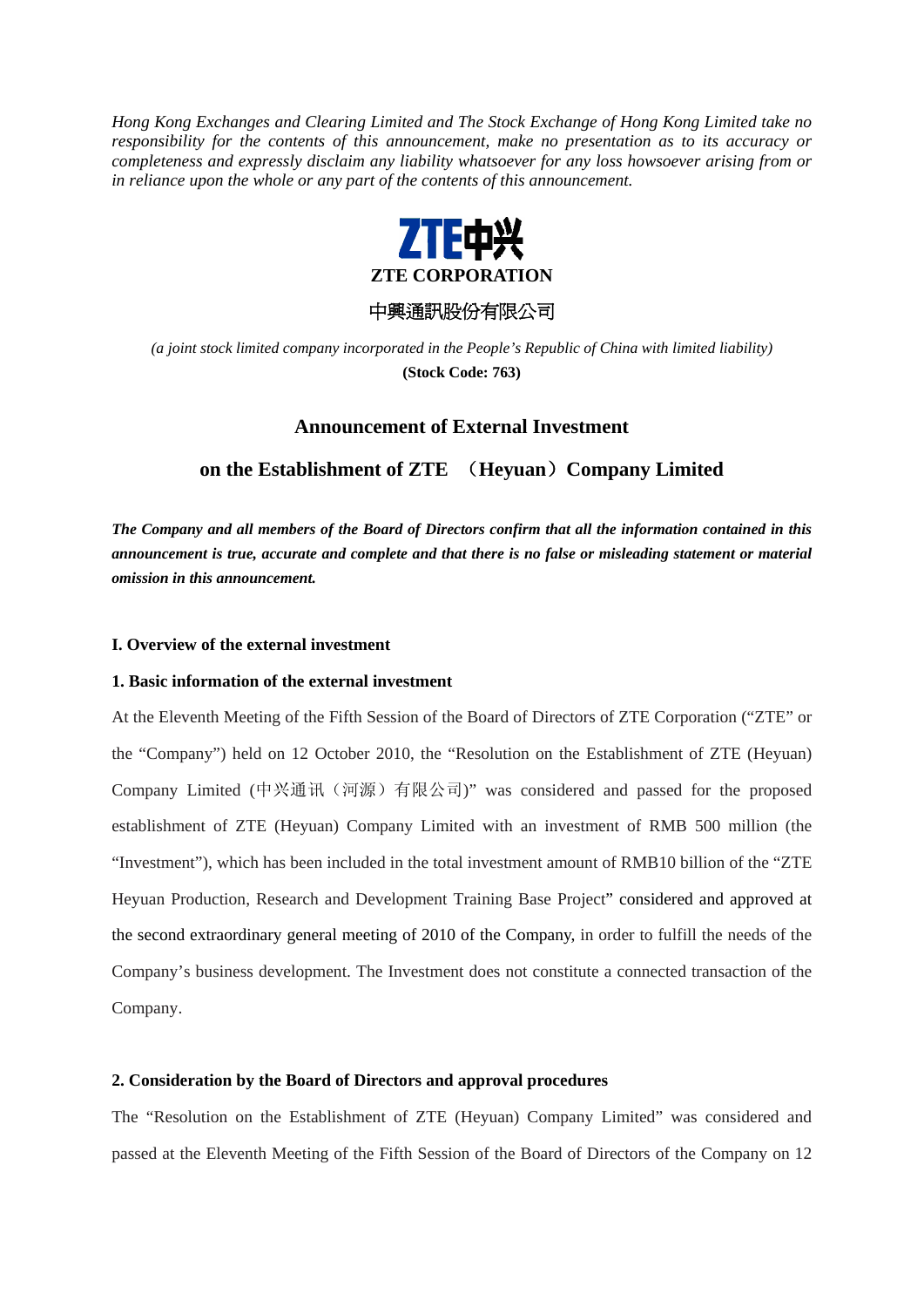October 2010. All of the 14 Directors required to vote duly voted at the meeting, with 14 votes for, 0 vote against and 0 vote abstained from the resolution. The Investment falls within the scope of the approval authority of the Board of Directors of the Company and does not require approval at the general meeting of the Company.

### **II. Basic information of the subject of investment**

1. Name: ZTE (Heyuan) Company Limited

2. Form of company: company with limited liability

3. Scope of operation: procurement, production and sales of electronic products and accessories; import and export trade; storage services and electronic product technology services

4. Registered capital: RMB500 million

5. Form of capital contribution: cash

6. Name of shareholder and percentage of capital contribution: ZTE shall make a capital contribution of RMB500 million funded by its internal resources and will own 100% equity interests in ZTE (Heyuan) Company Limited.

## **III. Objective, inherent risks and effects on the Company of the external investment**

Following the consideration and approval of the Company's investment in the "ZTE Heyuan Production, Research and Development Training Base Project" at the second extraordinary general meeting of 2010 of the Company held on 10 September 2010, the Company proposes to invest in and establish ZTE (Heyuan) Company Limited in Heyuan to operate the "ZTE Heyuan Production, Research and Development Training Base Project."

This Investment will further facilitate the construction of the "ZTE Heyuan Production, Research and Development Training Base Project", drive the business development of the Company and offer sound economic benefits. The Investment will be funded by the Company's internal resources and will not have any material effects on the operating results of the Company.

## **IV. Documents for inspection**

Resolutions of the Eleventh Meeting of the Fifth Session of the Board of Directors of the Company.